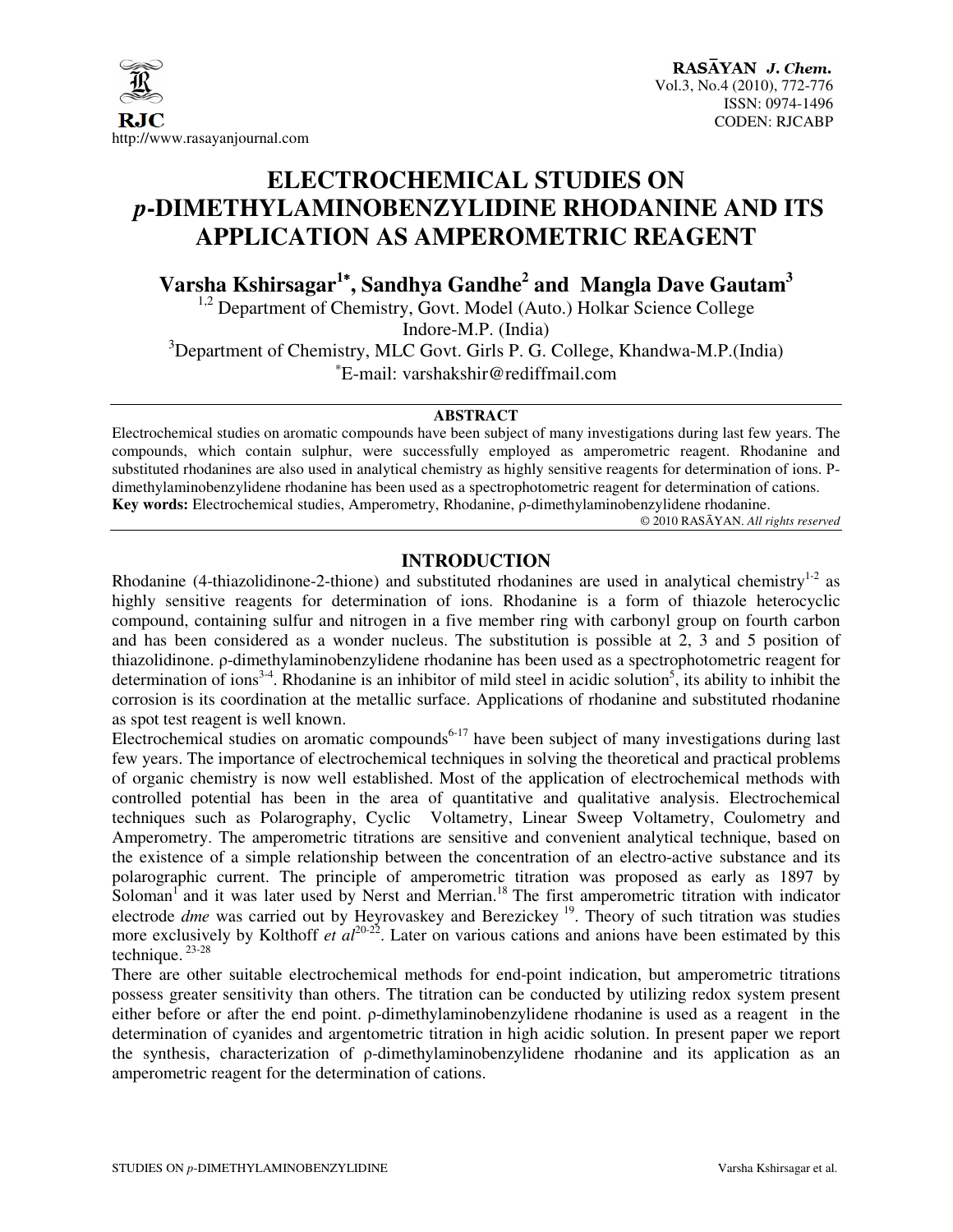#### **EXPERIMENTAL**

#### **Materials**

All the chemicals and reagents were used as analytical grade reagent and commercially available. ρdimethylaminobenzylidene rhodanine has been prepared as reported in literature**<sup>29</sup>**. Melting points were taken in open capillary and were uncorrected. Infra red spectra were recorded as KBr pellets on Shimadzu PC FTIR, <sup>1</sup>H NMR spectra were recorded on a 400MHz FT NMR. Mass spectral analysis was carried out on Jeol SX-102 (FAB) system.

#### **Physical measurements**

Structure of the synthesized ρ-dimethylaminobenzylidene rhodanine has been characterized on the basis of their elemental analysis, IR,  $^1$ H-NMR and Mass spectral studies. An overview of structure determination via various spectroscopic methods is as following:-

The presence of C=O stretching absorption band in the region  $1740-1700$  cm<sup>-1</sup> the presence of double bond in the conjugation with C=O group lowers the frequency to  $1680-1660$  cm<sup>-1</sup>, in  $\rho$ dimethylaminobenzylidene rhodanine, it appear at 1678 cm<sup>-1</sup>. When methylene group adjacent to carbonyl and sulphur groups; it exhibit characteristic peaks in the region  $2970-2960$  cm<sup>-1</sup> and  $1465-$ 1435cm-1 The double bond character and charge distribution of both C=O and –CN changes during vibration mixed bands of  $-OCN$  and  $-NH$  moiety appear in the region 1300-1200 cm<sup>-1</sup>.  $-CH$  stretching vibration attached to nitrogen atom for N–N dimethyl substitutent appears at  $1434 \text{ cm}^{-1}$  in  $\rho$ dimethylaminobenzylidene rhodanine.

The compounds exhibit usual; C=C aromatic ring stretching frequency around 1600,1500 and 1400cm<sup>-1</sup>, in ρ-dimethylaminobenzylidene rhodanine presence of –CH stretching vibrations of aromatic types appear in the region 3100-3000 cm<sup>-1</sup>, other out of plane bending vibrations in the region 900-675 cm<sup>-1</sup>. The substitution pattern of ring appears in the region  $600-420$  cm<sup>-1</sup>. a few characteristic peak at 1200-1050 cm<sup>-1</sup>,1100-1000 cm<sup>-1</sup> and 700-600 cm<sup>-1</sup> are due to the C=S/S-C=S/C-N and C-S-C/C-S vibrational mode respectively. When C-S conjugated with double bond a low frequency shift appear in the region  $508 \text{ cm}^{-1}$  in ρ-dimethylaminobenzylidene rhodanine.

<sup>1</sup>HNMR spectrum of compound  $\rho$ -dimethylaminobenzylidene rhodanine exhibit a singlet at  $\delta$  2.5 assignable to two methyl group attached to nitrogen. The appearance of a singlet at  $\delta$  6.8 is attributed to vinyl proton. A singlet at  $\delta$  7.41 and  $\delta$  7.52 may be assigned due to aromatic ring. Signal for proton of – NH is visualized in the far deshielded offset scan at  $\delta$  13.55 shows that the C=O group attached with –NH moiety.

Mass spectral data are consistent with respect to molecular compounds where  $M<sup>+</sup>$  peak are observed due to ionization of the molecule, various signals observed, seems to follow the fragmentation process. The base peak at m/z=154 is due to the most stabilized factor of the molecule which is further justifies the presence of thiazole ring as a part of structure of the compound. Some other daughter ion peaks at  $m/z=$ 105, 120,136, 167, 177, 192, 209, 226, 242 and M+1 peak is observed at 264. Molecular weight further confirm by C, H, N analysis.

#### ρ**-dimethylaminobenzylidene rhodanine as an amperometric reagent**

Electrochemical behaviour of ρ-dimethylaminobenzylidene rhodanine has been investigated in B.R. Buffer – 30% v/v dimethylformamide at various pH; ranging from 4.0 to 11, exhibit reduction wave. The wave is irreversible and value of  $E_{1/2}$  shift to more negative potential with increase in concentration of depolarizer.

Experimental sets of titled metal were containing known amount of metal ions i.e 0.2 mg to 2.5 mg approx. in B. R. Buffer at appropriate pH,  $0.001\%$  w/v solution of gelatin and 0.1M potassium chloride solution. The plateau potential of metal ion was applied viz. -0.50,-1.10,-1.3V and -1.3V vs SCE for Cu (II), Ni (II) for Fe (II) and  $Zn(II)$  respectively at pH 5.00 for Cu (II), 5.70 for Ni (II), 5.30 for Iron (II) and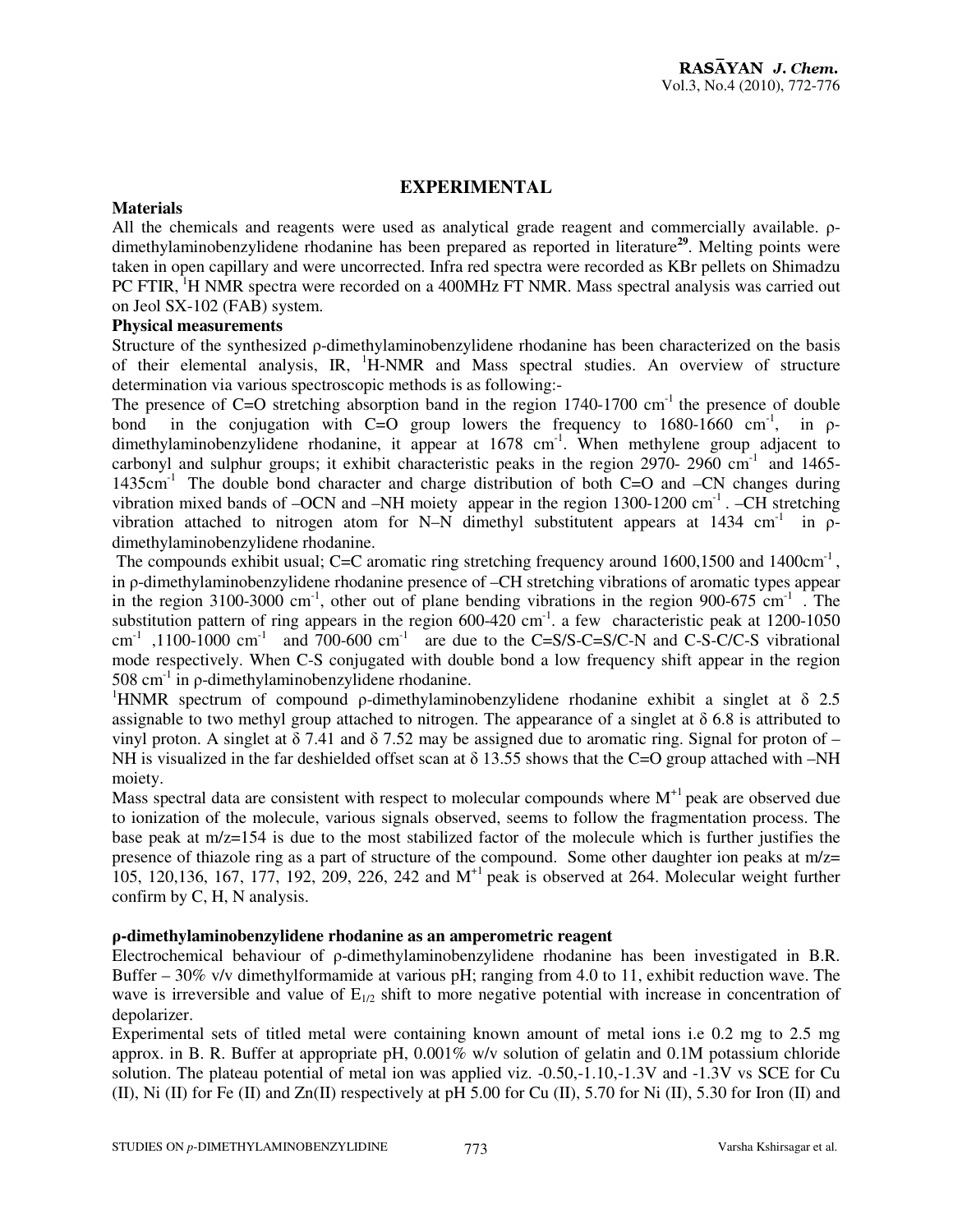5.05 for Zn (II). The titration was performed at the plateau potential of the cathodic wave of titled metals using ρ-dimethylaminobenzylidene rhodanine as titrant. Fresh solution of known amount of ρdimethylaminobenzylidene rhodanine was prepared in 30% v/v alcoholic dimethylformamide.

|                            |                            |              |                          | $1$ NI $(II)$ . 1.1 Y V3 JULI |                |         | $131 \text{ (H)}$ $3.00 \pm 0.1$ |                          |                  |                  |                 |        |
|----------------------------|----------------------------|--------------|--------------------------|-------------------------------|----------------|---------|----------------------------------|--------------------------|------------------|------------------|-----------------|--------|
| S.                         | Amount of                  |              | Error                    | Amount of                     |                | Error   | Amount of                        |                          | Error            | Amount of        |                 | Error  |
| No.                        |                            | $Cu$ (II) mg | $(\%)$                   |                               | Nickel (II) mg | $(\%)$  |                                  | Iron $(II)$ mg           | $(\%)$           | Copper (II) mg   |                 | $(\%)$ |
|                            | Taken                      | Found        |                          | Found                         | Taken          |         | Taken                            | Found                    |                  | Taken            | Found           |        |
| 1.                         | 0.4130                     | 0.4110       |                          |                               |                |         |                                  |                          |                  |                  | 0.328           |        |
|                            |                            |              | 0.49                     | 0.2641                        | 0.2655         | 0.53    | 0.2235                           | 0.2218                   | $-0.76$          | 0.327            | $8\,$           | 0.55   |
| 2.                         | 0.5210                     | 0.5235       | $-0.48$                  | 0.3521                        | 0.3538         | 0.48    | 0.2792                           | 0.2822                   | 1.07             | 0.425            | 0.428           | 0.71   |
| 3.                         | 0.6036                     | 0.6011       | 0.42                     | 0.4755                        | 0.4749         | $-0.13$ | 0.335                            | 0.3358                   | 0.24             | 0.4904           | 0.491           | 0.12   |
| $\overline{4}$ .           | 0.9531                     | 0.9505       |                          |                               |                |         |                                  |                          |                  |                  | 0.783           |        |
|                            |                            |              | 0.27                     | 0.6455                        | 0.6448         | $-0.11$ | 0.4465                           | 0.4452                   | $-0.29$          | 0.7845           | $\overline{4}$  | 0.14   |
| $\overline{5}$ .           | 1.7156                     | 1.7111       |                          |                               |                |         |                                  |                          |                  |                  | 0.785           |        |
|                            |                            |              | 0.26                     | 0.7042                        | 0.7055         | 0.18    | 0.5584                           | 0.558                    | $-0.07$          | 0.7846           | $5\overline{)}$ | 0.11   |
| 6.                         | 2.2874                     | 2.2833       |                          |                               |                |         |                                  |                          |                  |                  | 0.916           |        |
|                            |                            |              | 0.18                     | 0.8215                        | 0.8228         | 0.16    | 0.6700                           | 0.6711                   | $0.16\,$         | 0.9155           | $\overline{4}$  | 0.10   |
| 7.                         | 2.9228                     | 2.9188       |                          |                               |                |         |                                  |                          |                  |                  | 1.047           |        |
|                            |                            |              | 0.14                     | 0.939                         | 0.9412         | 0.23    | 0.782                            | 0.7811                   | $-0.12$          | 1.0462           | 5               | 0.12   |
| Standard deviation:        |                            | $\pm$        |                          |                               | ± 0.25         |         |                                  | ± 0.21                   |                  |                  | ± 0.98          |        |
|                            |                            | 0.98         |                          |                               |                |         |                                  |                          |                  |                  |                 |        |
| Coefficient of variation : |                            |              | 1.0                      |                               |                |         |                                  |                          | 1.0              |                  |                 | 1.0    |
|                            |                            |              |                          |                               |                | 1.0     |                                  |                          |                  |                  |                 |        |
| S.                         |                            | Amount of    | Error                    |                               | Amount of      | Error   |                                  | Amount of                | Error            | Amount of        |                 | Error  |
| No.                        | $Cu$ (II) mg               |              | $(\%)$                   | Nickel (II) mg                |                | $(\%)$  | Iron (II) mg                     |                          | $(\%)$           | Copper $(II)$ mg |                 | $(\%)$ |
|                            |                            |              |                          |                               |                |         |                                  |                          |                  |                  |                 |        |
|                            |                            | Found        |                          | Found                         | Taken          |         |                                  |                          |                  | Taken            | Found           |        |
|                            | Taken                      |              |                          |                               |                |         | Taken                            | Found                    |                  |                  |                 |        |
| 8.                         | 0.4130                     | 0.4110       | 0.49                     | 0.2641                        | 0.2655         |         | 0.2235                           | 0.2218                   |                  | 0.327            | 0.328           |        |
|                            |                            |              |                          |                               |                | 0.53    |                                  |                          | $-0.76$          | 0.425            | $8\,$           | 0.55   |
| 9.                         | 0.5210                     | 0.5235       | $-0.48$                  | 0.3521                        | 0.3538         | 0.48    | 0.2792                           | 0.2822                   | 1.07             |                  | 0.428           | 0.71   |
| 10.                        | 0.6036                     | 0.6011       | 0.42                     | 0.4755                        | 0.4749         | $-0.13$ | 0.335                            | 0.3358                   | 0.24             | 0.4904           | 0.491           | 0.12   |
| 11.                        | 0.9531                     | 0.9505       | 0.27                     | 0.6455                        | 0.6448         |         | 0.4465                           | 0.4452                   | $-0.29$          | 0.7845           | 0.783           |        |
|                            |                            |              |                          |                               |                | $-0.11$ |                                  |                          |                  |                  | $\overline{4}$  | 0.14   |
| 12.                        | 1.7156                     | 1.7111       | 0.26                     | 0.7042                        | 0.7055         |         | 0.5584                           | 0.558                    |                  | 0.7846           | 0.785           |        |
|                            |                            |              |                          |                               |                | 0.18    |                                  |                          | $-0.07$          |                  | 5               | 0.11   |
| 13.                        | 2.2874                     | 2.2833       | 0.18                     | 0.8215                        | 0.8228         |         | 0.6700                           | 0.6711                   |                  | 0.9155           | 0.916           |        |
|                            |                            | 2.9188       |                          |                               |                | 0.16    |                                  |                          | 0.16             |                  | $\overline{4}$  | 0.10   |
| 14.                        | 2.9228                     |              | 0.14                     | 0.939                         | 0.9412         |         | 0.782                            | 0.7811                   |                  | 1.0462           | 1.047           |        |
|                            |                            |              | 土                        |                               |                | 0.23    |                                  |                          | $-0.12$          |                  | 5               | 0.12   |
|                            | Standard deviation:        |              |                          |                               |                | ± 0.25  |                                  |                          | ± 0.21           |                  |                 | ± 0.98 |
|                            | Coefficient of variation : |              | 0.98<br>$\overline{1.0}$ |                               |                |         |                                  |                          | $\overline{1.0}$ |                  |                 | 1.0    |
|                            |                            |              |                          |                               |                | 1.0     |                                  |                          |                  |                  |                 |        |
|                            |                            |              | Fe $(II)$ : 1.3 V vs SCE |                               |                |         |                                  | Fe (II) $5.20 \pm 0.1$ , |                  |                  |                 |        |

#### Table-1: Amperometric determination of Cu (II), Ni (II), Fe (II) and Zn (II) with ρ-dimethylaminobenzylidene rhodanine

Plateau Potential Cu (II) :  $0.5V$  *vs* SCE, pH at room temp : Cu (II)  $5.11 \pm 0.1$ <br>Ni (II)  $5.68 \pm 0.1$  $Ni$  (II)  $\cdot$  1.1 V vs SCE

Maximum suppressor: 0.1M KCL; Supporting electrolyte : B.R. Buffer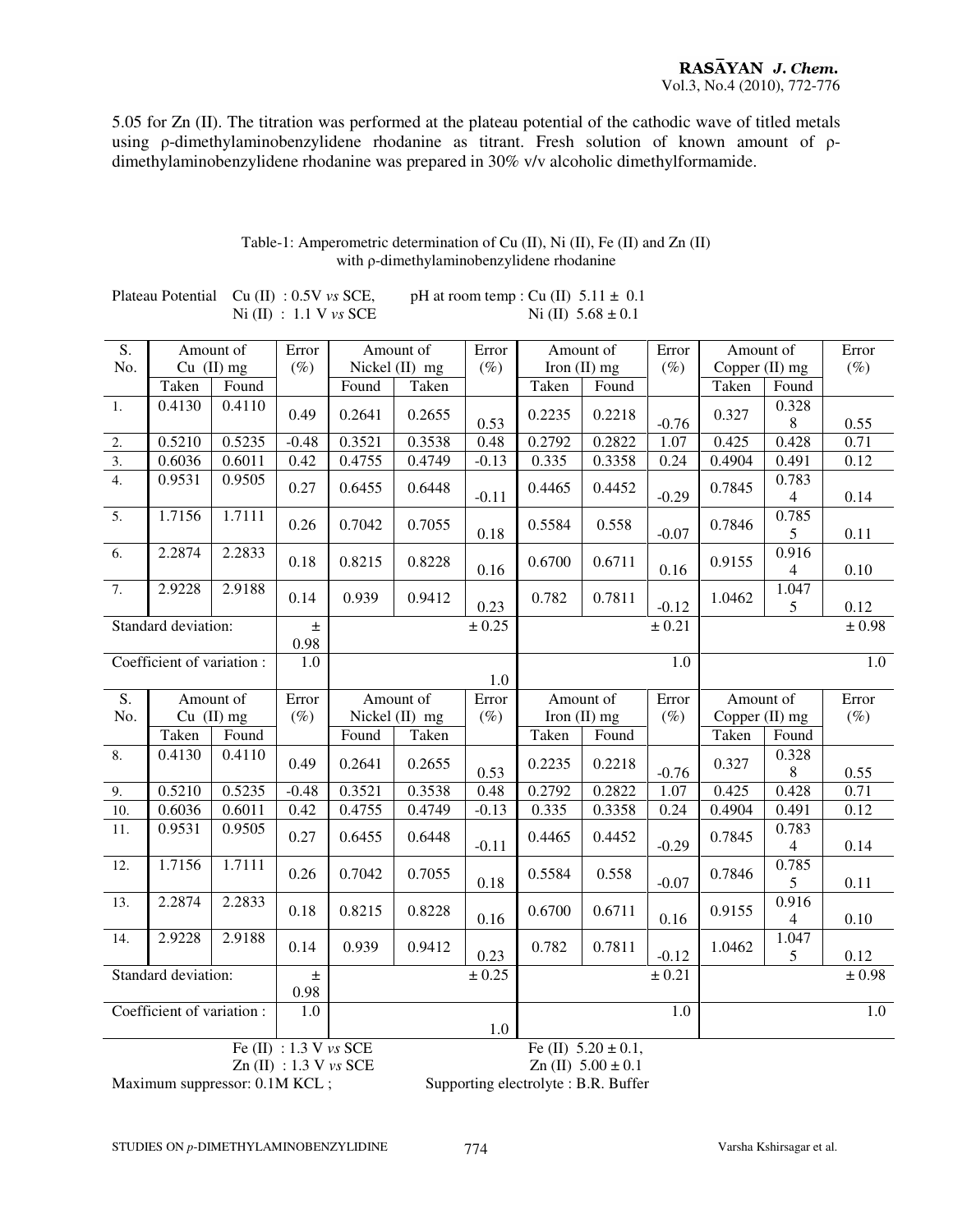Amperometric titrations were performed in the usual way by adding titrant. Purified nitrogen gas was passed in the experimental set before addition of titrant from micro burette. The current was noted with multiflex galvanometer. On plotting  $[(V+V)V]$  x i against volume of titrant, L- shaped curves were observed. Intersection of two straight lines located the position of the end point. The end point indicated metal to ligand ratio-

| Copper      | 5-PDARH   |  |  |
|-------------|-----------|--|--|
| <b>Iron</b> | 5-PDARH   |  |  |
| Nickel      | 5-PDARH   |  |  |
| <b>Zinc</b> | $5-PDARH$ |  |  |

The results of amperometric determination shown in Table-1.

#### **RESULTS AND DISCUSSION**

It is observed that the micro quantity of Cu  $(II)$ , Ni  $(II)$ , Iron  $(II)$  and Zn  $(II)$  have been determined by the proposed procedure using ρ-dimethylaminobenzylidene rhodanine. The amount of metal ions was detected with less than  $\pm 1\%$  practical error, with minimum detection limit of 0.20 mg approx.

#### **CONCLUSION**

The precision of the procedure was checked up by carrying replicate determinations and the standard deviation was found to be less than 1% and coefficient of variation is in between 0.9% to 1.0% for titled metals with respect to ρ-dimethylaminobenzylidene rhodanine. Thus, it could be concluded from the data that synthesized compounds are sensitive, useful and selective amperometric reagent for titled metal determination.

#### **ACKNOWLEDGEMENTS**

The authors are thankful to Principal of Government Model (Autonomous) Holkar Science College Indore and Head of the Department of Chemistry of Government Model (Autonomous) Holkar Science College Indore, to provide facility for work. The authors are also thankful to UGC Central Regional Office, Bhopal for financial assistance.

#### **REFERENCES**

- 1. V. Anger and S. Ofri, *Microchim Acta,* **918** (1964).
- 2. J. H. Yoe and L.G. Overholser, *J. Amer. Chem Soc.* **63,** 3224 (1941).
- 3. R. Solmaz G. Kardas B. Yazici and M. Erbil, *J of Transition metal chemistry.* **2,**1, 207(1977)
- 4. F. J. Welcher "Organic Analytical Reagents. D. Von., *Nostrand. Co. In.* **417,** (1955).
- 5. France E. Piercy and D.E. Ryan *Can. J. Chem/ Rev Can Chim.,* **41(3)**, 667 (1963).
- 6. K.Y. Chiu, T.H. Su, C.W. Huang, G. S. Liou, and S.H. Cheng, *J. Electroanalysis,* **578,** 283 (2005).
- 7. M.C. Corredor, and J.M.R. Mellado, *Electrochimica Acta,* **49,** 1843 (2004).
- 8. G. Dryhurst, Electrochemistry of Biological Molecules, Academic Press, N.Y. (1997)
- 9. F.C De Abreu, A.C.O. Lopes, A. A. Do Monte, N. A. Soares, and M.O.F. Goulart, *J. Electroanal.Chem.,***560,** 79 (2003).
- 10. L. D. Hicks, A. J. Fry, and V. C. Kurzweil, *Electrochimica Acta*., **50,** 1039, (2004).
- 11. Y.I. Moharram, and M.M. Ghoneim, *J. Electroanal. Chem.,* **570,**135 (2004).
- 12. G. Diao, and W. Zhou, *J. Electroanal.Chem.,* **567,** 325 (2004)